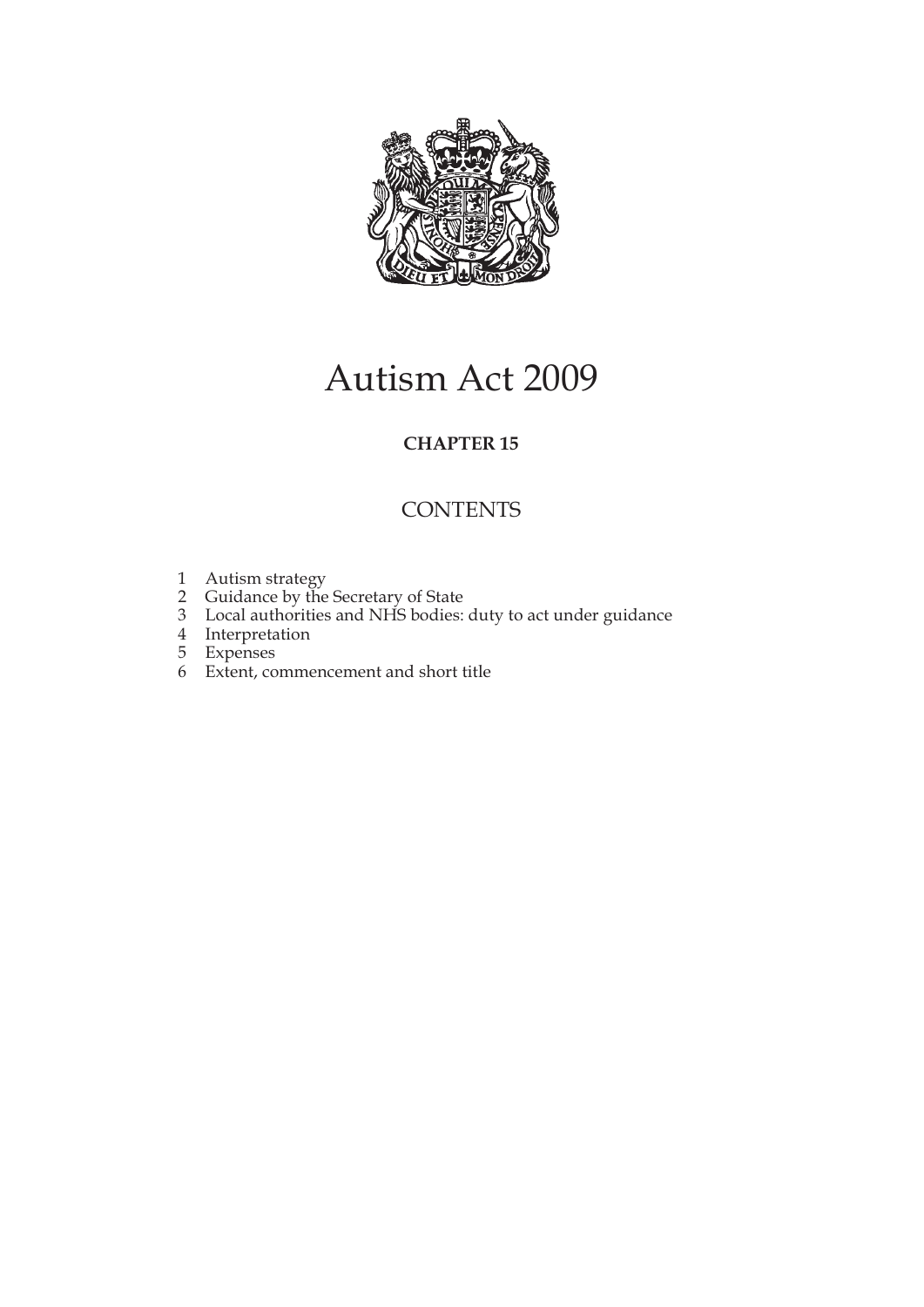

## Autism Act 2009

#### **2009 CHAPTER 15**

An Act to make provision about meeting the needs of adults with autistic spectrum conditions; and for connected purposes. [12th November 2009]

E IT ENACTED by the Queen's most Excellent Majesty, by and with the advice and consent of the Lords Spiritual and Temporal, and Commons, in this present **B** E IT ENACTED by the Queen's most Excellent Majesty, by and with consent of the Lords Spiritual and Temporal, and Commons, Parliament assembled, and by the authority of the same, as follows:  $-$ 

#### **1 Autism strategy**

- (1) The Secretary of State must prepare and publish a document setting out a strategy for meeting the needs of adults in England with autistic spectrum conditions by improving the provision of relevant services to such adults by local authorities, NHS bodies and NHS foundation trusts.
- (2) That document is referred to in this Act as "the autism strategy".
- (3) The autism strategy must be published no later than 1 April 2010.
- (4) The Secretary of State—
	- (a) must keep the autism strategy under review, and
	- (b) may revise it.
- (5) If the Secretary of State revises the autism strategy the Secretary of State must publish it as revised.
- (6) The Secretary of State must consult and seek the participation of such persons as the Secretary of State considers appropriate—
	- (a) in preparing the autism strategy, or
	- (b) in revising it in a way which would, in the opinion of the Secretary of State, result in a substantial change to the strategy.
- (7) A document prepared and published by the Secretary of State before this section comes into force is as effective for the purposes of this section as a document prepared and published after that time.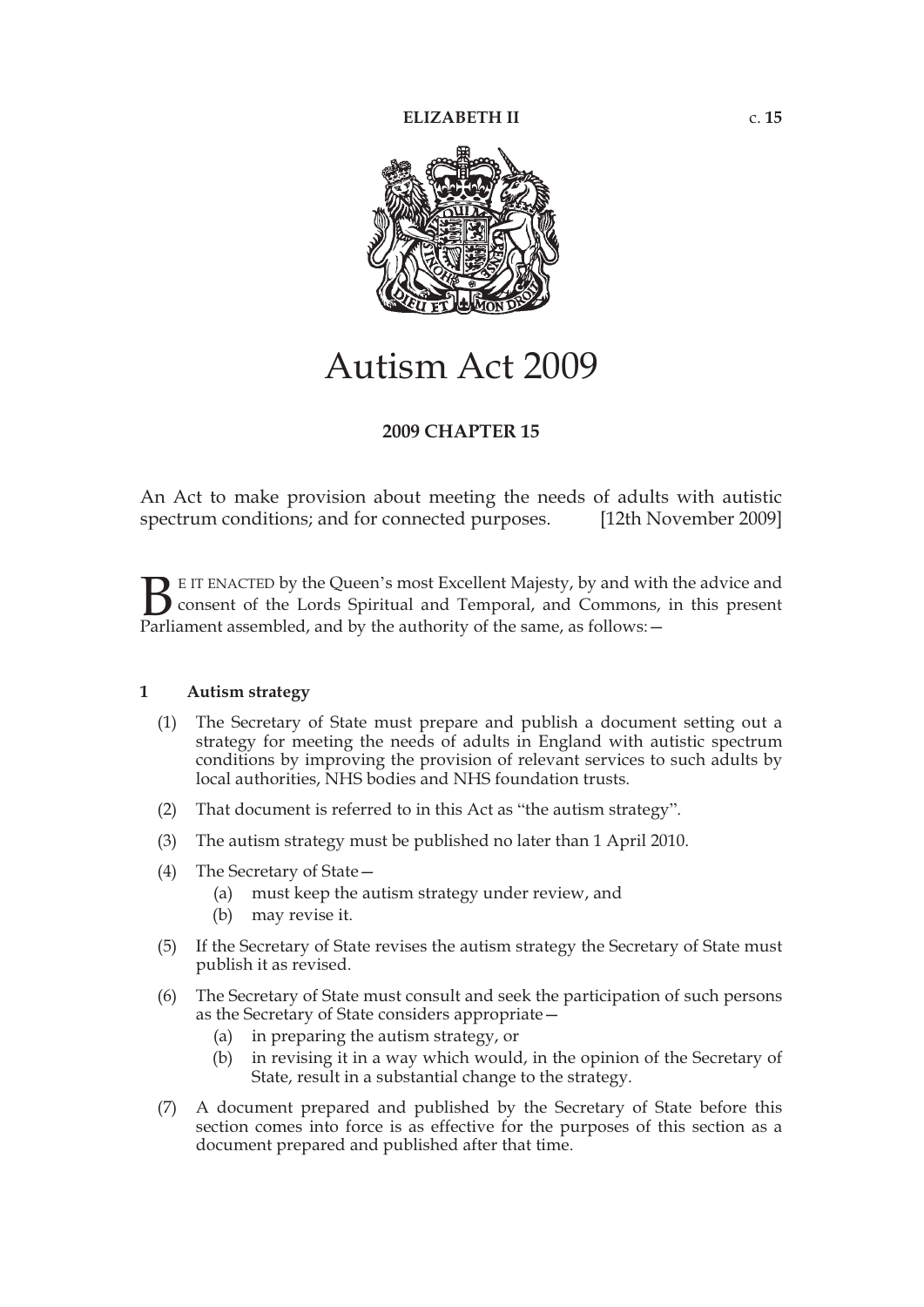(8) Consultation and steps to seek participation undertaken by the Secretary of State before this section comes into force are as effective for the purposes of this section as consultation and steps to seek participation undertaken after that time.

#### **2 Guidance by the Secretary of State**

- (1) For the purpose of securing the implementation of the autism strategy, the Secretary of State must issue guidance—
	- (a) to local authorities about the exercise of their social services functions within the meaning of the Local Authority Social Services Act 1970 (c. 42) (see section 1A of that Act), and
	- (b) to NHS bodies and NHS foundation trusts about the exercise of their functions concerned with the provision of relevant services.
- (2) Guidance must be issued under this section no later than 31 December 2010.
- (3) The Secretary of State—
	- (a) must keep the guidance under review, and
	- (b) may revise it.
- (4) In keeping the guidance under review the Secretary of State must in particular consider the extent to which the guidance has been effective in securing the implementation of the autism strategy.
- (5) Guidance issued under this section must in particular include guidance about—
	- (a) the provision of relevant services for the purpose of diagnosing autistic spectrum conditions in adults;
	- (b) the identification of adults with such conditions;
	- (c) the assessment of the needs of adults with such conditions for relevant services;
	- (d) planning in relation to the provision of relevant services to persons with autistic spectrum conditions as they move from being children to adults;
	- (e) other planning in relation to the provision of relevant services to adults with autistic spectrum conditions;
	- (f) the training of staff who provide relevant services to adults with such conditions;
	- (g) local arrangements for leadership in relation to the provision of relevant services to adults with such conditions.
- (6) The Secretary of State must consult and seek the participation of local authorities, NHS bodies and NHS foundation trusts before—
	- (a) issuing guidance under this section, or
	- (b) revising it in a way which would, in the opinion of the Secretary of State, result in a substantial change to the guidance.
- (7) Consultation and steps to seek participation undertaken by the Secretary of State before this section comes into force are as effective for the purposes of this section as consultation and steps to seek participation undertaken after that time.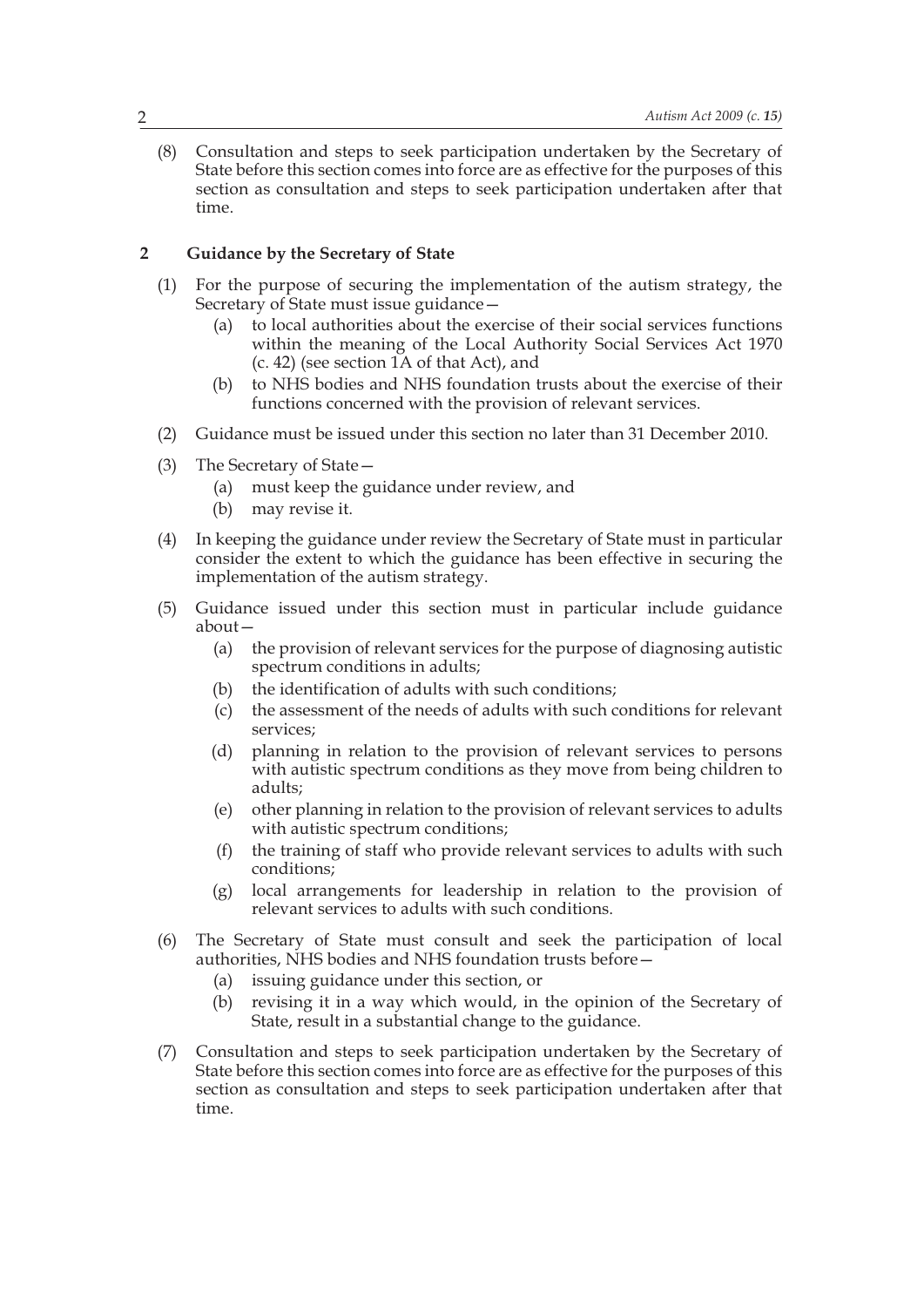#### **3 Local authorities and NHS bodies: duty to act under guidance**

- (1) This section applies to guidance or revised guidance issued under section 2 to a local authority or an NHS body.
- (2) Guidance or revised guidance is to be treated as if it were general guidance of the Secretary of State under section 7 of the Local Authority Social Services Act 1970 (c. 42) (local authorities to exercise social services functions under guidance of Secretary of State).
- (3) For the purposes of guidance or revised guidance—
	- (a) an NHS body is to be treated as if it were a local authority within the meaning of the 1970 Act (see section 1 of that Act), and
	- (b) the functions of an NHS body mentioned in section  $2(1)(b)$  are to be treated as if they were its social services functions within the meaning of that Act (see section 1A of that Act).

#### **4 Interpretation**

 $(1)$  In this Act –

"adult" means a person who is aged 18 or over (and, accordingly, "child" means a person who is under the age of 18);

"local authority" means—

- (a) a county council in England;
- (b) a metropolitan district council;
- (c) a non-metropolitan district council for an area for which there is no county council;
- (d) a London borough council;
- (e) the Common Council of the City of London;
- (f) the Council of the Isles of Scilly;
- "NHS body" means—
	- (a) a Strategic Health Authority;
	- (b) a Primary Care Trust;
	- (c) a National Health Service trust all or most of whose hospitals, establishments and facilities are in England;
	- (d) a Special Health Authority performing functions only or mainly in respect of England;

"relevant services"—

- (a) in relation to an NHS body, means health services provided for the purposes of the health service continued under section 1(1) of the National Health Service Act 2006 (c. 41);
- (b) in relation to a local authority, means services provided in the exercise of the authority's social services functions within the meaning of the Local Authority Social Services Act 1970 (see section  $\tilde{A}$  of that Act).
- (2) In this Act references to the provision of services include references to arranging for the provision of services (and references to services provided are to be construed accordingly).

#### **5 Expenses**

There shall be paid out of money provided by Parliament—